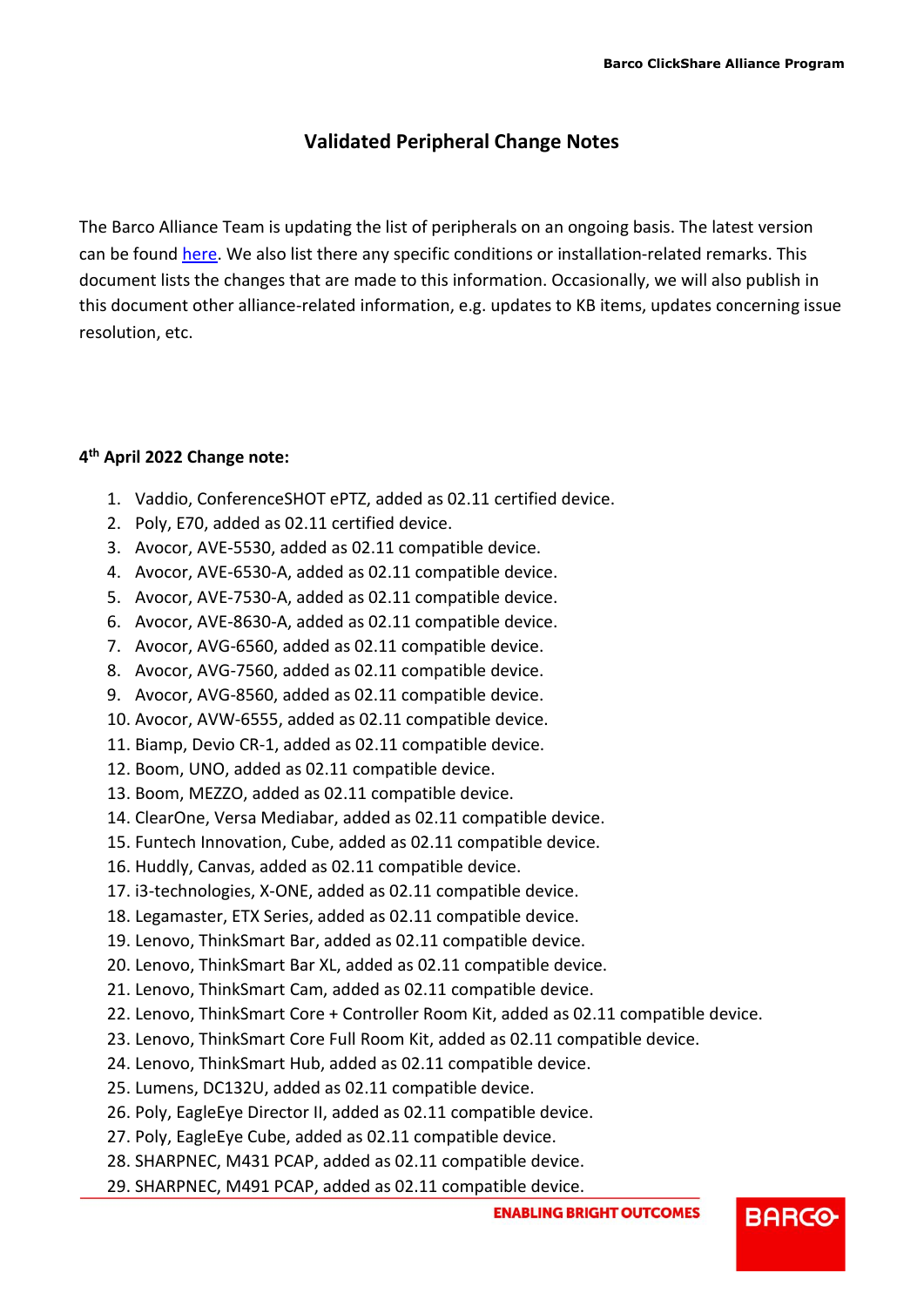- 30. SHARPNEC, M551 PCAP, added as 02.11 compatible device.
- 31. SHARPNEC, M651 PCAP, added as 02.11 compatible device.
- 32. SHARPNEC, M551 IGB, added as 02.11 compatible device.
- 33. SHARPNEC, M651 IGB, added as 02.11 compatible device.
- 34. SHARPNEC, V754Q IGB, added as 02.11 compatible device.
- 35. SHARPNEC, V864Q IGB, added as 02.11 compatible device.
- 36. SHARPNEC, ME431 IR, added as 02.11 compatible device.
- 37. SHARPNEC, ME501 IR, added as 02.11 compatible device.
- 38. SHARPNEC, ME551 IR, added as 02.11 compatible device.
- 39. Hamedal, A20, added as 02.11 compatible device. (only China market)
- 40. Hamedal, C30R, added as 02.11 compatible device. (only China market)
- 41. Yealink, UVC34, added as 02.11 compatible device.
- 42. i3-technologies, F1201, as requested by i3-technologies, remove from the compatible list.
- 43. i3-technologies, i3CAMERA PRO P1201, as requested by i3-technologies, remove from the compatible list.
- 44. HuddlecamHD, HC12X-USB3-NDI-BK, the HC12X-USB3-NDI-BK was end of life. remove from the compatible list.
- 45. HuddlecamHD, HC12X-USB3-PRO-WH, the HC12X-USB3-PRO-WH was end of life. remove from the compatible list.
- 46. HuddlecamHD, HC20X-GY-G2, HC20X-WH-G2, the HC20X-GY-G2, HC20X-WH-G2 was end of life. remove from the compatible list.

#### **25th Feb 2022 Change note:**

- 1. INOGENI, 4KXPLUS, added as 02.10 compatible device.
- 2. Alfatron, ALF-20X-CAM, added as 02.10 community tested device.
- 3. Alfatron, ALF-10X-CAM, added as 02.10 community tested device.
- 4. Alfatron, ALF-10XUSB2C, added as 02.10 community tested device.
- 5. Alfatron, ALF-20X-SDIC, added as 02.10 community tested device.
- 6. Alfatron, ALF-30X-SDIC, added as 02.10 community tested device.
- 7. Alfatron, ALF-5X-CAM, added as 02.10 community tested device.
- 8. Logitech, Rally, added an issue remark. After Rally wakes up, it might be defocused. To resolve, user can click on home button or a preset. This situation is observed after the camera is fully zoomed in (optical and digital zoom in) then goes to sleep.
- 9. HuddleCamHD, HC10X-USB2-BK/HC10X-USB2-WH, added an issue remark. There is a disconnection problem during the call, this issue is planned to be resolved by the HuddleCamHD firmware upgrade.

**BARCO**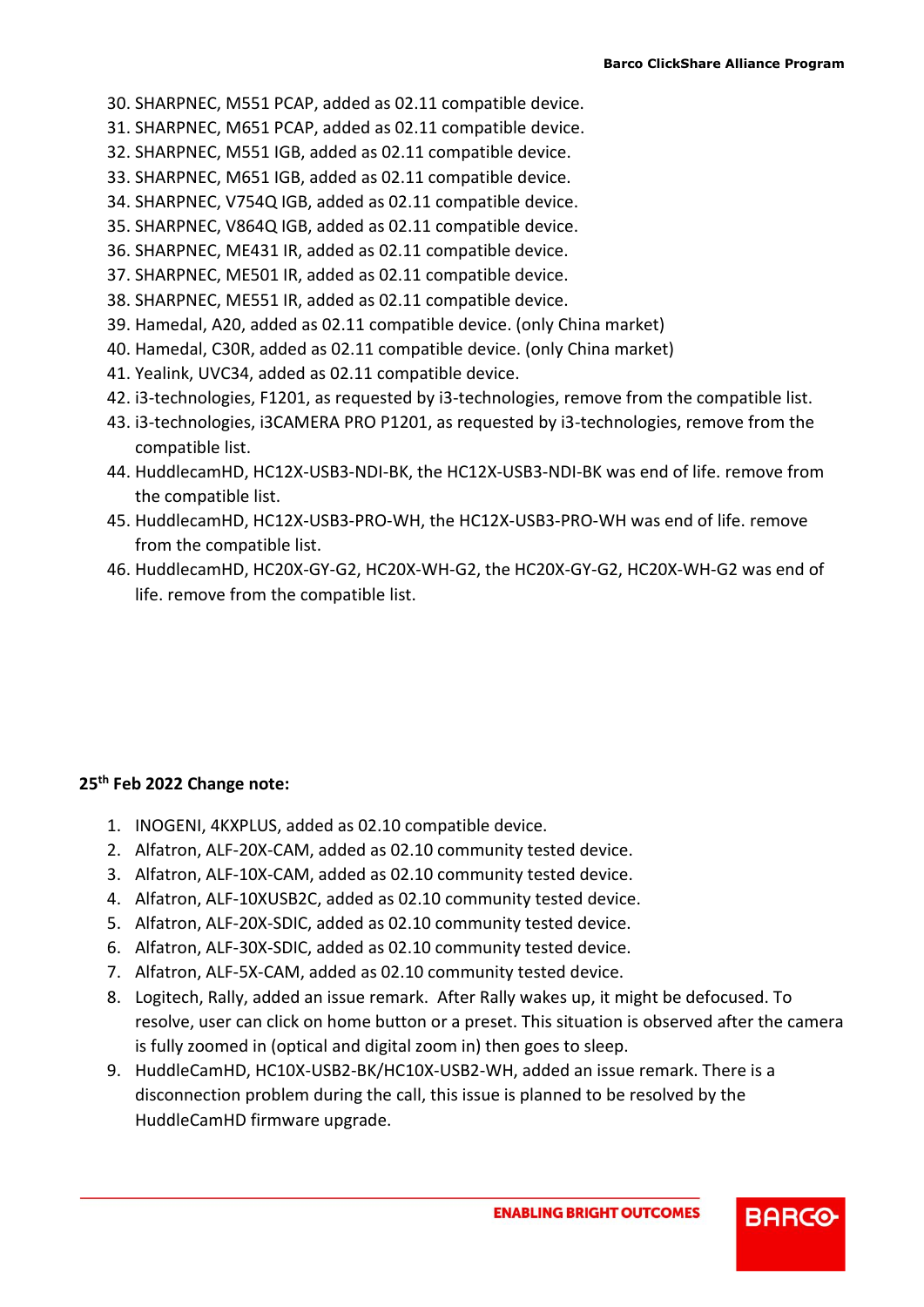# **16 th Feb 2022 Change note:**

- 1. Atlona, AT-HDVS-CAM, c
- 2. SAMSUNG, Flip2, added as 02.10 compatible device. One remark, the CX-30 cannot enter the ECO/standby mode properly when the CX-30 is connected to the Flip2.
- 3. audio-technica, introduce a new beamforming ceiling microphone (ATND1061DAN) for DSP-Audio (ATDM-1012DAN).
- 4. Magewell, USB Capture 4k Plus, remove the compatible status. When the USB Capture 4k Plus and the other room devices are connected to the CX device, the USB Capture 4k Plus may a dominant device and cause the other room devices not to be recognized.
- 5. Magewell, USB Capture Plus, remove the compatible status. When the USB Capture Plus and the other room devices are connected to the CX device, the USB Capture 4k Plus may act as a dominant device and cause the other room devices not to be recognized.
- 6. Jabra, PanaCast, added a remark, the Jabra USB HUB is not recommended to bridge the PanaCast and CX device.
- 7. Aver, PTZ series (PTZ310, PTZ310N, PTZ310W, PTZ330, PTZ330N, PTZ330W), Firmware 0.71 or higher is required. The firmware 0.75 is available on the Aver website.

## **28 th Jan 2022 Change note:**

- 1. Nearity, A20, added as 02.10 compatible device.
- 2. Nearity, C30R, added as 02.10 compatible device.
- 3. Biamp, Devio SCX, added as 02.10 compatible device.
- 4. AVerMedia, PW515, added as 02.10 compatible device.
- 5. LG, 86TR3BF-B, added as a 02.08 compatible device. This is a twin product than 75TR3BF.
- 6. CAVE-TEK, SP-1100 All-in-One Conference Camera, added as 02.10 compatible device.

#### **19th Jan 2022 change note:**

- 1. Amend the peripheral type description. Before: Room system (HDMI IN) After: UC&C room system.
- 2. Amend the peripheral type description. Before: Collaboration bar After: UC&C Collaboration bar.
- 3. Biamp, Devio CR-1, as Biamp noticed, the Devio CR-1 was end of life for years. Remove Devio CR-1 compatible status from the Barco website.
- 4. Lumens, B30U, peripheral firmware version update.
- 5. Lumens, MS-10, peripheral firmware version update.
- 6. Lumens, VC-TR1, peripheral firmware version update.

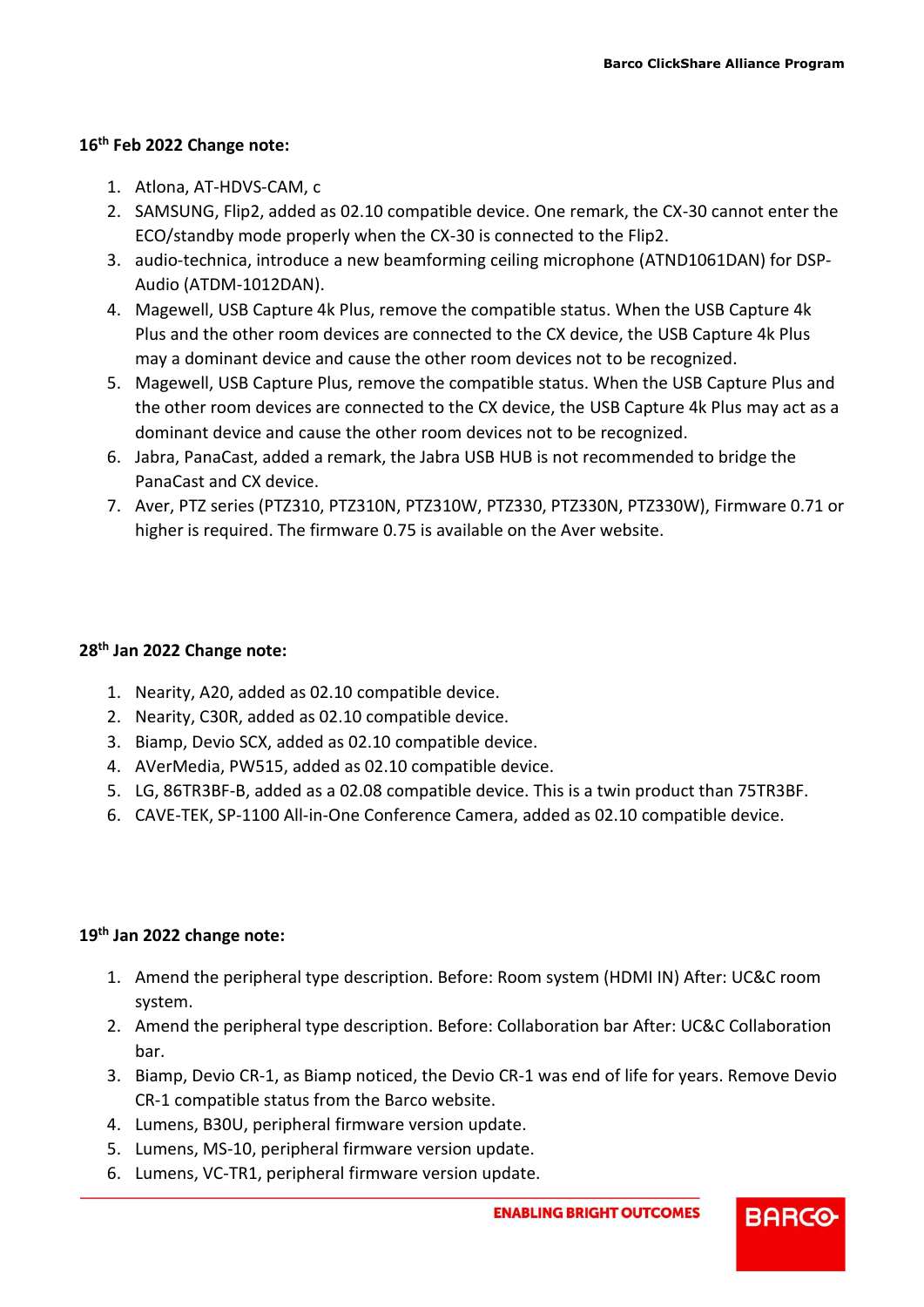## **7 th Jan 2022 change note:**

- 1. Poly, G7500, added as 02.10 certified device.
- 2. LG, 75TR3DJ, added as 02.10 compatible device.
- 3. LG, 86TR3DJ, added as 02.10 compatible device.
- 4. HP, HP Elite Slice G2, added as 02.10 compatibfle device.
- 5. CAVE-TEK, A01, added as 02.10 compatible device. The CX device may be not able to provide enough power for the A01. The solution is to use a powered USB-hub (e.g. 4-port Sitecom CN-083) between the CX device and A01.
- 6. CAVE-TEK, P20, added as 02.10 compatible device.
- 7. CAVE-TEK, S12, added as 02.10 compatible device.
- 8. CAVE-TEK, P20, added as 02.10 compatible device.
- 9. CAVE-TEK, TX20i, added as 02.10 compatible device.
- 10. CommBox, CommBox Display, added as 02.10 compatible device.
- 11. CommBox, Interactive Classic, added as 02.10 compatible device.
- 12. Lumens, DC125, added as 02.10 compatible device.
- 13. Lumens, DC136, added as 02.10 compatible device.
- 14. Lumens, DC172, added as 02.10 compatible device.
- 15. Lumens, DC193, added as 02.10 compatible device.
- 16. Lumens, PS753, added as 02.10 compatible device.
- 17. Lumens, VC-BC301P, added as 02.10 compatible device.
- 18. Lumens, VC-B31, rename VC-B31 to VC-R30 as requested by Lumens.
- 19. Qomo, BundleBoard-G, added as 02.10 compatible device.
- 20. Qomo, QWC-004, added as 02.10 compatible device.
- 21. XILICA, Solaro FR1, added as 02.10 compatible device.

Note: CAVE-TEK and Qomo are new partners.

- 22. Poly, SYNC 20, SYNC 40, SYNC 60, Mute sync is not supported.
- 23. ClearOne, COLLABORATE Versa Lite CT, Mute sync is not supported.
- 24. Poly, Trio C60, The Trio C60 is supported by CX-20/CX-30 from the firmware 2.10.3.6 and above. Poly Trio C60 USB-B must only connect to CX USB-A when using the Poly cable.
- 25. Bose, VB-1, camera disappear issue fixed by 2.10.3.6. The issue occurred when the camera is entering UC&C call or quickly toggle on/off during the call.
- 26. Bose, VB-1: no sound issue fixed by 2.10.3.6. The issue occurred when the peripheral connects to the CX-50 USB-C or Front USB-A port.
- 27. Aver, PTZ series (PTZ310, PTZ310N, PTZ310W, PTZ330, PTZ330N, PTZ330W), Firmware 0.71 or higher is required. Firmware 0.71 was removed by Aver. An update the firmware 0.73 expected around the middle of Jan 2022.
- 28. Alfatron, ALF-CAM200 works with CX device USB-A (does not work with CX device USB-C port).

**ENABLING BRIGHT OUTCOMES**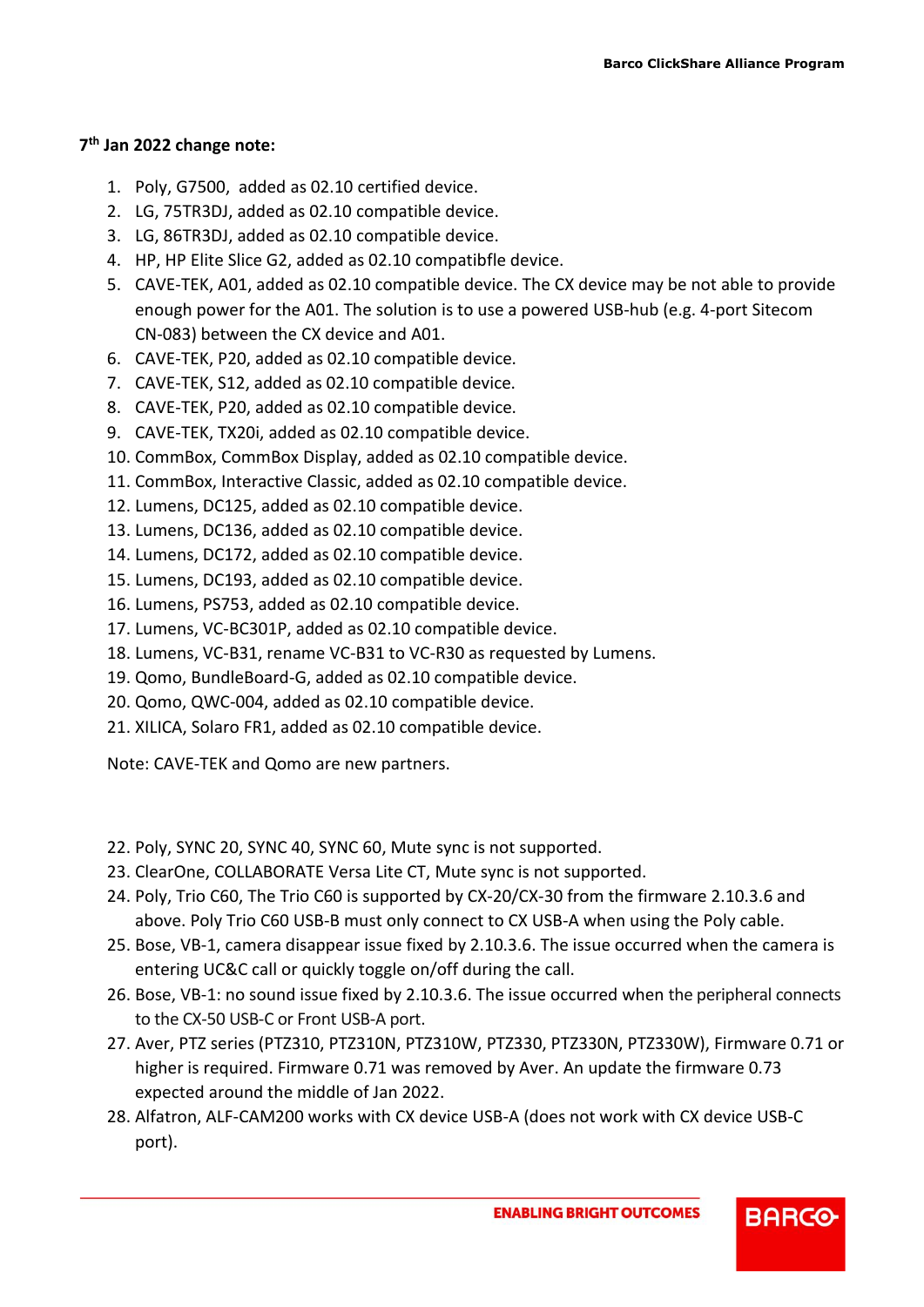- 29. Angekis, One-Touch, Saber 4K NDI, Saber IP 20X NDI, Saber IP 20X FPGA, Saber Light, Saber 4K, Saber IP 20X, Saber Plus work with CX device USB-A (does not work with CX device USB-C port).
- 30. Lumens, B11U, USB-Type A power is not enough to support the camera. Use a powered USBhub between CX device and Lumens B11U device.
- 31. Audio-Technica, ES954, added a remark to explain the device needs to be used with a DSP: ES954 is a microphone to be paired with ATDM-0604 or ATDM-1012 or ATDM-1012DAN.

## Amendment

- 1. HuddleCamHD, HC-WEBCAM-104-v2, as defined in the general rules, this device only functions as camera.
- 2. Nureva, HDL200, CX-50 only works with front USB-A and rear USB-C port. The HDL200 does not work when connected to the CX-50 device via USB HUB.

# **7 th Dec 2021change note:**

- 1. SHARPNEC, WD551: added as 02.10 compatible device.
- 2. LG, 65TR3DJ: added as 02.10 compatible device.
- 3. Poly, Studio X30/X50: As the known robotic voice issue, the Poly is working on a fix for the problem. Barco recommends using USB-C/ front USB-A on CX-50 since the problem occur less than on rear USB-A port. See detailed description on the [KB12484.](https://www.barco.com/en/support/knowledge-base/KB12484)
- 4. Introduced new peripheral types e.g. the "collaboration bar" and "room system". Recategorize some of products from the "all in one" device type to the "collaboration bar". Since the products are supported the HDMI In. Logitech RallyBar, Logitech Rally Bar Mini, Poly Studio X30, Poly Studio X50, Poly Studio X70, Poly G7500.
- 5. Revised the Jabra PanaCast remark: The camera is compatible on USB-C or a powered USB HUB when used on USB-A port.

#### **24th Nov 2021 change note:**

- 1. Jabra, PanaCast: The camera detection with Jabra HUB needs to check the power supply setup. See detailed description on the [KB12468.](https://www.barco.com/en/support/knowledge-base/kb12468)
- 2. Vaddio, EasyUSB AudioBridge: The far-end participants cannot hear the users in the room. Adjusting the Vaddio AudioBridge settings can mitigate the issue. See detailed description on [KB12434.](https://www.barco.com/en/support/knowledge-base/kb12434)
- 3. Lumens, B30U: added as 02.10 compatible device.
- 4. Lumens, MS-10: added as 02.10 compatible device.
- 5. Lumens, VC-TR1: added as 02.10 compatible device.
- 6. Lumens, VC-B31: added as 02.10 compatible device.

**BARCO**